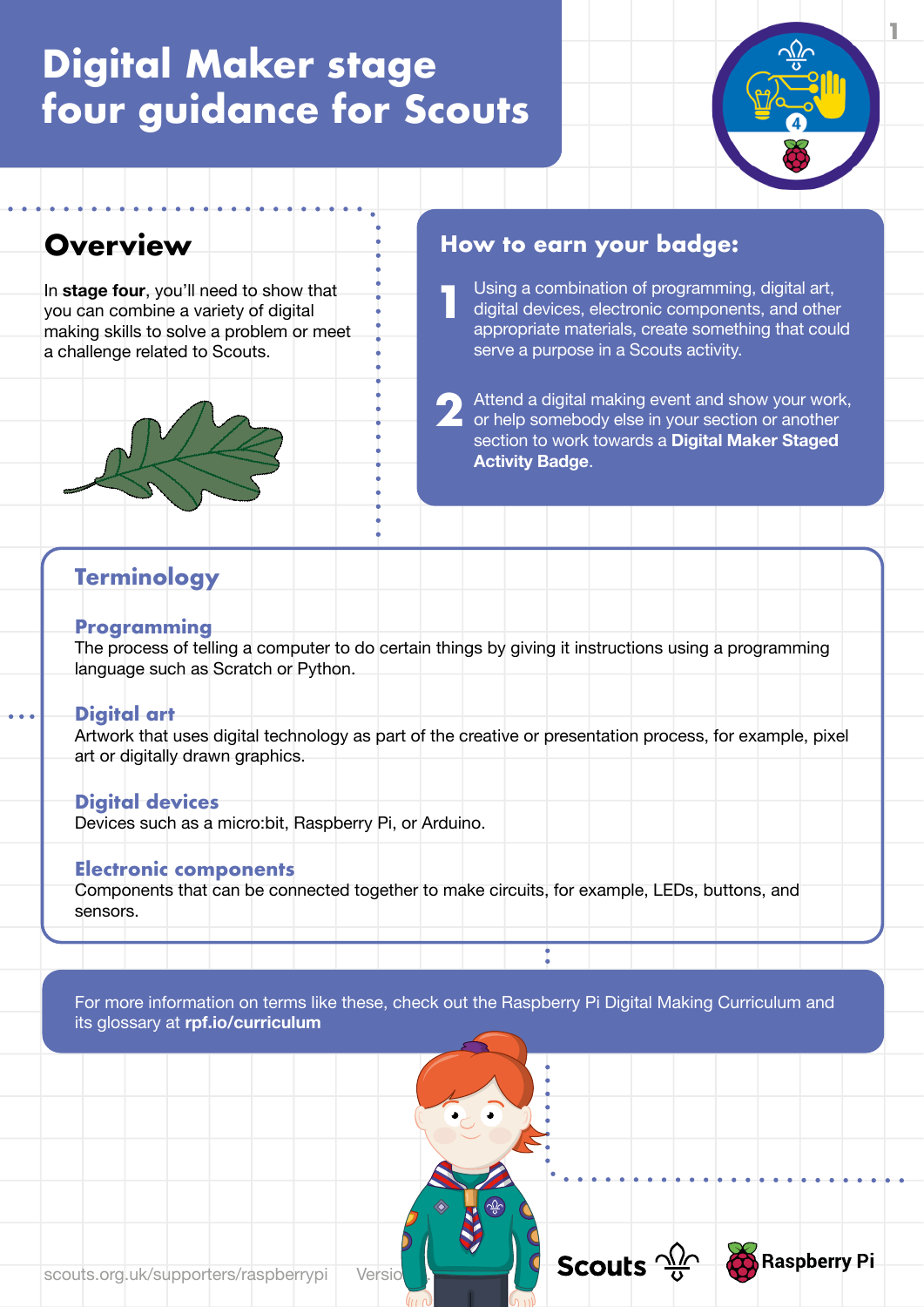

For stage four, you'll need to think of an idea for a project you can make that serves a purpose in a Scouts activity. This means that you could make a game or a piece of interactive media that's used as part of an activity that your Scout group does in your meeting or at camp. The project must combine programming, digital art, digital devices, electronic components, and other appropriate materials – so it's going to be quite complex. You might find it best to work in a team! **2**

First, think about the activities that you do in Scouts and at camp – games, puzzles, practical skills, wide games, and even adventures like zorbing or climbing. Think about how a digital technology project could be used to help in some way. It could be as simple as building a digital scoreboard for a game you play, or you could do something more advanced and build a whole interactive game of your own.

It's important for your idea to be realistic. For example, building a scoreboard for a game is realistic, but building an app that can recognise knots using computer vision is a step too far for now. Think about the technology you've used, what it can do, and how to access the solutions to potential problems. If you get to the middle of your project and realise it might be too difficult, ask an adult what they think. You could also ask for advice from anyone you know who's experienced with technology. You can always modify your plan, or even change your idea completely.

Write down all of your project ideas, what problems they solve, and how they could be used in a Scouts activity. When you have an idea you want to take forward, start to plan its components and how it'll work. Think about the following questions:

Scouts  $\frac{\sqrt{2}}{9}$ 

**Raspberry Pi** 

- **What devices and components do you need to build it?**
- **O** How will it be programmed?
- **How feasible is the idea?**
- **What do you need to create the finished build?**
- **What help will you need?**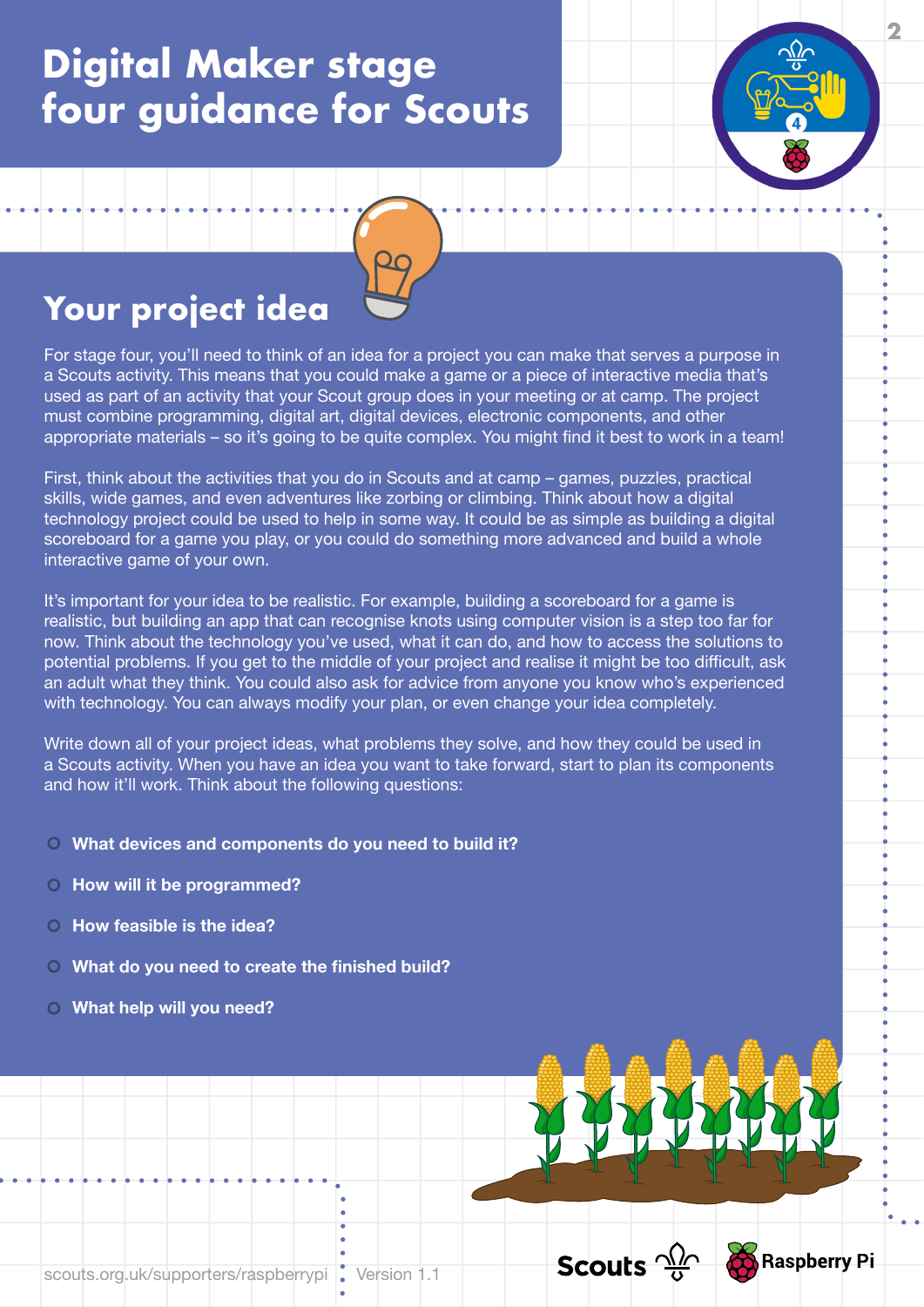To make sure that you have all the components you need, copy out this table and replace the examples (for a game scoreboard system) with the information for your own project:

| <b>Component</b>             | <b>Your project</b>                                               |
|------------------------------|-------------------------------------------------------------------|
| <b>Digital devices</b>       | Raspberry Pi and micro: bit                                       |
| <b>Programming</b>           | <b>Python and MakeCode</b>                                        |
| <b>Digital art</b>           | Digital graphics for the scoreboard, pixel art for the micro: bit |
| <b>Electronic components</b> | LED strip, big push button, speakers                              |
| Other materials              | Woodwork, acrylic                                                 |
|                              |                                                                   |

Print the components sheet and fill it in for your project.

### **Build a digital making project**

Make a plan for how you're going to complete the project. It's best to start with a prototype that shows a proof of concept. This shows what you're trying to achieve. You don't need to worry about presentation or completeness. Show a leader or another adult your prototype, get feedback early, and once you've confirmed your idea and demonstrated that you have everything you need to complete the project, it's time to crack on with the build.

Make a plan for how you'll make your project, and prototype everything first. If your team members are going to work on different parts, make sure you communicate with each other and stay on track.

Remember, you're allowed to ask for help. If you get stuck, ask for advice and support along the way. If you're working with electronics, fabrication tools, and other machinery, make sure that you stay safe. Check with an adult to find out what support or supervision you need.



**3**